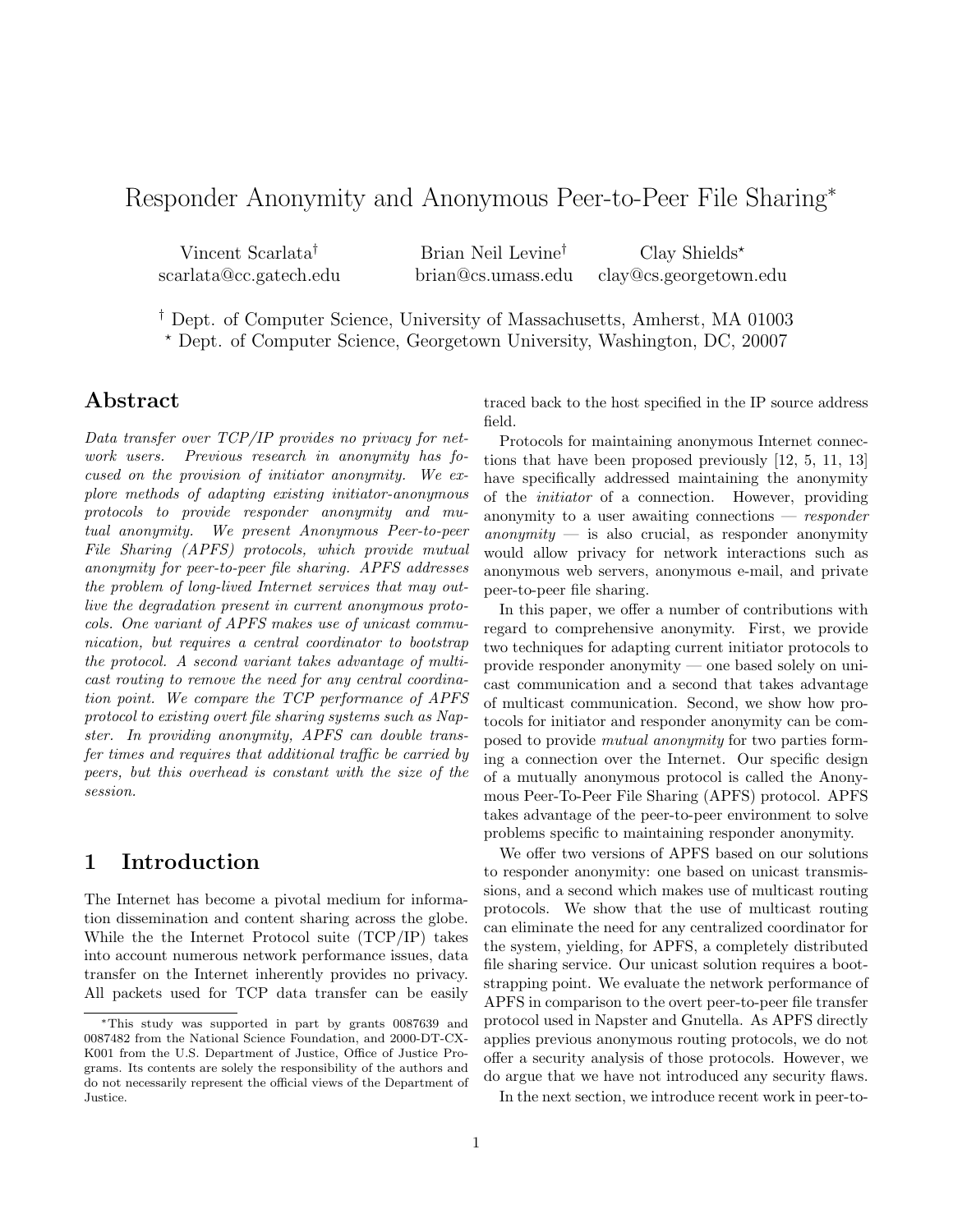peer file sharing and anonymity. In Section 3, we propose two techniques for responder anonymity, and we detail the operation of APFS. In Section 4, we evaluate by simulation the additional network overhead caused by APFS as compared to overt file sharing techniques. Lastly, Section 5 summarizes our contributions.

# 2 Background

While there has been little specific research in the area of anonymous file-sharing, extensive research has been done in file sharing and anonymity separately, which we review in this section.

Although we make use of multicast routing in some of our proposals in this paper, we do not review IP multicast because of space limitations; extensive overviews of its design and operation can be found elsewhere [4, 6]. Multicast is not yet widely available, but, UUnet/Worldcom and Sprint have begun deploying PIM-Source Specific Multicast (PPM-SSM) [9, 8] multicast implementations.

### 2.1 Peer-to-Peer File Sharing

Distributed files systems can be classified into two broad categories, centralized and distributed. A centralized system has a main server through which all communication is coordinated; a distributed system lacks a centralized server. In general, a centralized file sharing system has a simpler search design and can return search queries faster than distributed systems. This is due to the fact that the server knows the location of all files, and as the user base increases, additional hardware can be added to the server to compensate for the heightened load. However, the server can be a bottleneck on the performance of the system, and if the server is unavailable the entire system halts. In the case of the Napster system of *peer-to-peer* file sharing, the central server is responsible for storing lists of available files and servicing queries for users searching for files; once peers learn the location of a desired file, they then directly contact the remote peer for to request the file.

In a distributed system there is no server: the responsibility of coordinating communication is distributed across the users. In order to conduct a search, a query must be forwarded throughout the members of the system, as there is no centralized knowledge of where resources exist. This querying process limits the speed of searching and can be expensive in terms of network traffic. Gnutella is a distributed peer-to-peer system, and is reviewed in more detail below.

#### 2.1.1 Napster

One of the most well known peer-to-peer file sharing systems is Napster. While Napster was designed specifically for the transmission of audio files, its theory can be employed for any peer-to-peer needs. Napster is a fully centralized system, and the Napster corporation maintains a cluster of servers for conducting searches. The Napster protocol is proprietary, but is simple to reverse engineer. *Open-Nap* [2] is the open-source reverse engineering of the protocol used by Napster. Because APFS is partially based on the Open-Nap protocol, we review its operation.

To join an on-going Napster session, a client sends the central server its login id and file list, which is a list of files that the client has available to share. To search the Napster community's files, a client sends a query to the server. The server replies with a list of matching files along with the name of the user sharing the file. The user may choose a remote file, and the client contacts the server again, requesting the IP address of that user. Finally, the client contacts the user directly and requests that the file be sent.

The Napster system lacks any significant security or privacy measures and has a single point of failure at the server cluster.

#### 2.1.2 Gnutella

Gnutella is a popular, fully-distributed, file-sharing system. We review its operation here summarily, enough to point out the lack of anonymity in Gnutella<sup>1</sup>.

Gnutella has no central point for querying or file transfer, though a coordination point allows new clients to learn of other clients running the protocol. In order to conduct searches, each client picks seven other clients to use for querying. If a query cannot be answered by these neighbors, the query is relayed to the neighbors of those neighbors. This process can recurse for up to 25 hops, and the cost in traffic for queries can be extreme. While the immediate originator of a query is not obvious except to its neighbors, querying is not entirely anonymous. Discovering who originated a query is as simple as answering a request falsely and waiting for the originator to directly request the desired file, as specified by the Gnutella design.

<sup>1</sup>Unfortunately, the popular press often claims Gnutella is anonymous; e.g., see J. Brown "The Gnutella paradox", Salon, Sept. 29, 2000.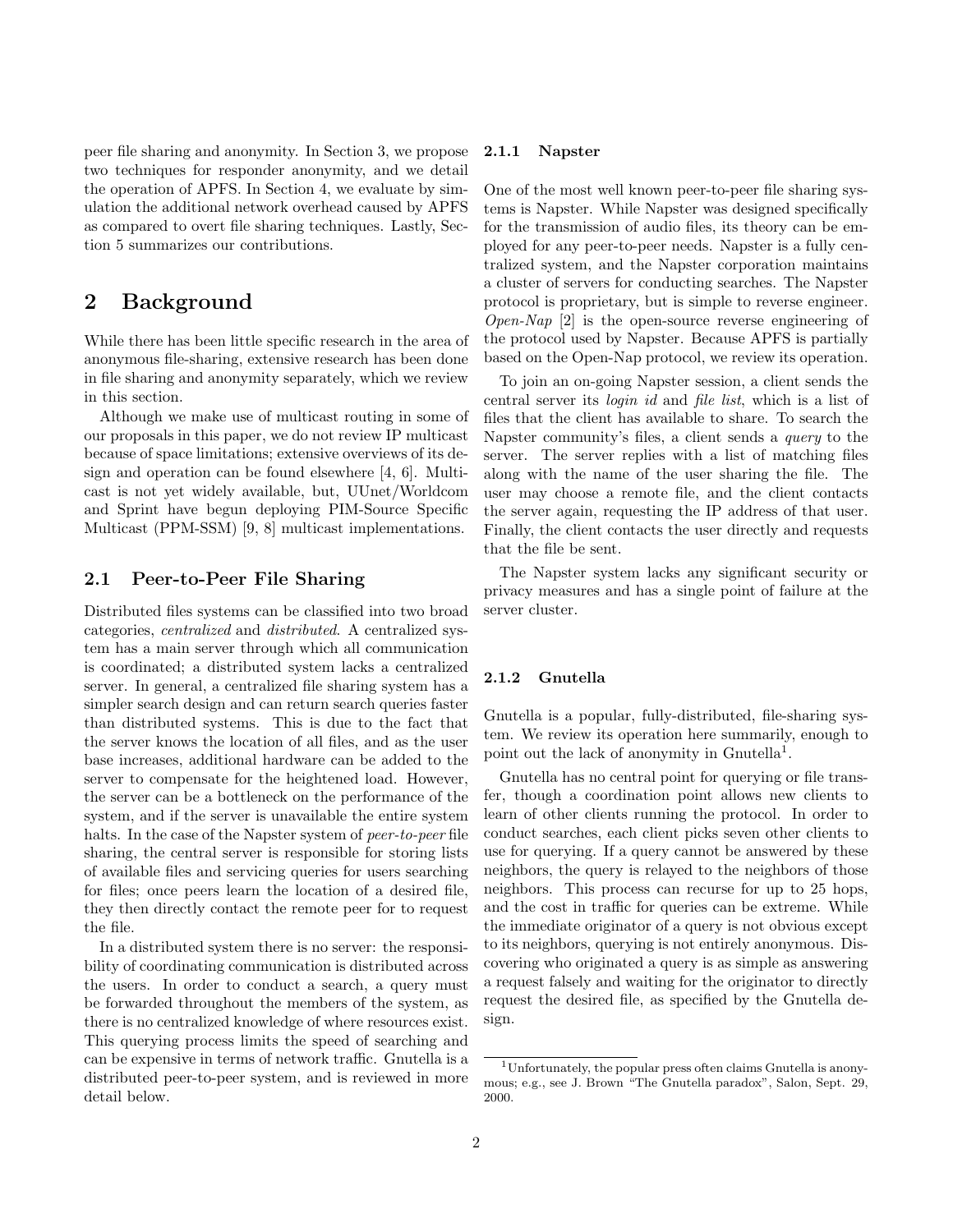## 2.2 Anonymity

Because IP addresses can uniquely identify users and their machines on a network, the goal of anonymous routing protocols is to disassociate a user's IP address from the traffic the user initiates on the network.

Previous research on anonymity has largely focused on initiator anonymity, with few exceptions [10, 7]. However, such protocols protect only half the connection. Our goal is to protect the anonymity of the initiator and the responder of a connection.

Most protocols that are designed for anonymous IP communication organize a group of members that forward messages for each other, trading bandwidth for anonymity. Examples of this type of protocol are Onion Routing [11], Hordes [13], and Crowds[12]. The general method of these protocols is that an initiator creates a path through the group, and the last member of the path, called the tail node, contacts the responder. The tail node then forwards the request to the responder and returns the reply back to the initiator. This method provides anonymity, because at each step on the path it is not possible to tell if the previous hop initiated the message, or was forwarding it for some other member.

This approach to anonymity requires other considerations be taken with respect to maintenance on the group [12]. Specifically, users are required to join and exit the group only at periodic intervals; all group members clear and reform their paths each interval. The reason for this periodic join is that a new member attempting to form a new path would be immediately recognizable as the initiator of that path if all other group members had already constructed, long-standing paths.

We choose to use Onion Routing as the base of our protocol; however, any path-based approach can be used. In the next section we discuss Onion Routing in detail.

### 2.2.1 Onion Routing

Onion Routing is a path-based anonymous protocol, which uses well-known public keys of participants to hide path information. A certificate authority can be used to store and distribute these keys [11, 14]. To send a message in an Onion Routing session, the initiator randomly chooses a path of proxies, then encrypts the message multiple times using the public keys of each proxy in the desired route creating a onion. For example, the onion for the path  $P0$ ,  $P1$ ,  $P2$ ,  $P3$ ,  $D$  is

 ${P1, {P2, {P3, {D, M}}}_{K_{P3+}}$   $}_{K_{P2+}}$   $}_{K_{P1+}}$   $}_{K_{P0+}}$ where  $\{M\}_{K_{P+}}$  indicates a cipher created by encrypting a message,  $M$ , with  $P$ 's public key.

Each proxy on the path decrypts the message to find

the identity of the next proxy, then forwards the encrypted payload that only that next proxy can decrypt. This process repeats until the last proxy sends the message to its final destination. To enable the destination to respond, proxies pass a session ID along with the onion to their neighbors on the path. When the destination responds to the message it is routed back along the same path in the reverse direction.

## 2.3 Degradation of Anonymity

Our previous work [15] has shown the inability of protocols to maintain high degrees of anonymity with low overhead in the face of persistent attackers. This occurs because over time the path between initiator and responder must be reformed, and each path reformation provides attackers the opportunity to learn some information about the initiator. Over enough path reformations, the attackers can determine with increasing probability the initiator of a connection. With Onion Routing, the expected number of path reformations required for c attackers to determine the initiator out of  $n$  participants is  $O\left(\left(\frac{n}{c}\right)^l\right)$  [15], where l is the length of the path between the initiator and responder. A persistent, coordinated attack applies to all protocols for untraceability as well.

In the next section, we show how responder anonymity is affected by this result.

# 3 Comprehensive Anonymity

Previous work has focused primarily on providing anonymity for the initiator of a connection. In this section we discuss protocols and techniques for hiding the identity of a responder, and for providing completely anonymous communication in which both the initiator and responder are anonymous.

There are two prominent difficulties with providing responder anonymity as compared to providing initiator anonymity.

- 1. Protocols for responder anonymity must be designed to route packets to a responder without the opportunity to set up a path between initiator and responder ahead of time, since we must assume the responder does not know the which initiator will desire communication.
- 2. Responders tend to be servers. Servers commonly need to stay up for a long period of time, which is in conflict with previous work on the degradation of anonymous protocols [15]. (See Section 2.3.)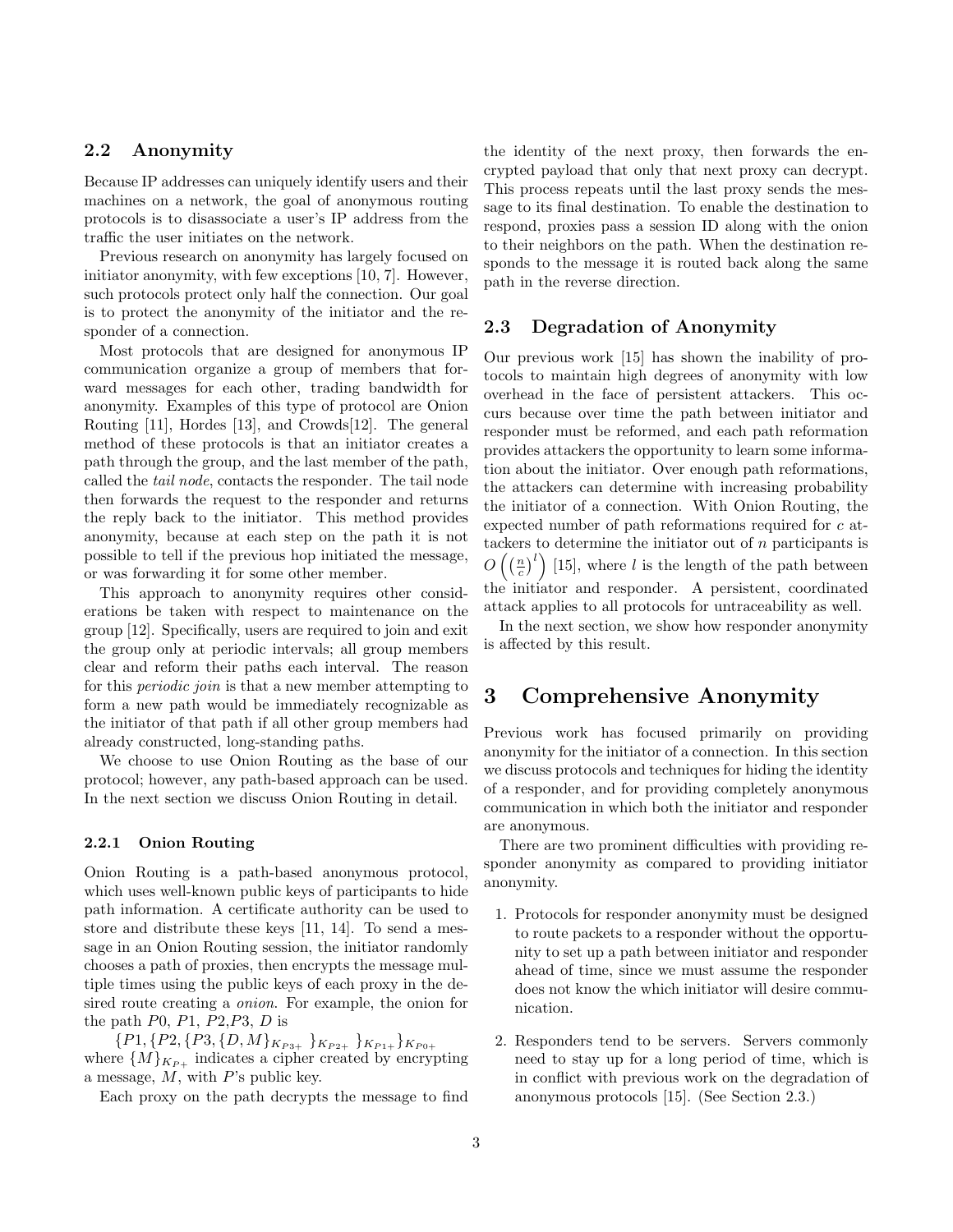

Figure 1: Steps for using proxies for responder anonymity.

In this section, we provide solutions to both problems.

For the first problem, presently we propose two different techniques to forward messages to an anonymous responder, which can then set up a connection to the initiator using a protocol for initiator anonymity (See Section 2). The first technique, which we call Proxy for Responder Anonymity (PRA), utilizes unicast routing and a proxy, which does not have to be trusted. The second technique, which we call Multicast Responder Anonymity (MRA), utilizes multicast routing and no proxies.

For the second problem, we take advantage of the properties of peer-to-peer networking services to allow the use of servers in such a way as to avoid the problem of longterm anonymous degradation.

### 3.1 Responder Anonymity

Any protocol for initiator anonymity can be used to provide responder anonymity. A publicly-advertised proxy can accept and relay datagrams to an anonymous responder. The technique requires only a few additional steps during which the responder contacts the proxy anonymously prior to receiving communications from any initiator. Figure 1 illustrates the technique.

Step 1: The responder,  $R$ , sets up a connection to a known proxy, P, using a protocol that provides initiator anonymity. The proxy maintains a public alias for R, without knowing the true identity of the responder.

Step 2: Packets from an initiator are sent to the proxy over the anonymous channel, encapsulating data and a header that specifies the alias of the responder.

Step 3: The proxy decapsulates received data and forwards them over the pre-established anonymous channel to the responder.

Step 4 (optional): To avoid the bottleneck of the proxy, the responder could set up a connection to the initiator using a protocol for initiator anonymity.

Anonymous responders may wish to have more than just their alias advertised. For example, the proxy may also identify the type of service the responder is providing.

The responder may also wish to generate a public/private key pair and use it to sign the alias (along with a time stamp) so that past correspondents can identify responders from past sessions. The proxy need only be trusted to not engage in a denial-of-service attack by dropping requests, but does not have to be trusted to maintain the responder's anonymity.

#### 3.1.1 Proxyless Techniques

A proxy can be avoided altogether if the responder listens on a multicast address for new requests. An equivalent idea has been put forward in the past for broadcast networks [10]; multicasting is a natural mechanism for applying this technique to IP networks. Instead of advertising the proxy's address and alias, the responder  $r$  advertises a responder alias:  $(m, id)$ , where m is a multicast address, id is a random number. The *id* serves as a unique marker in case more than one anonymous responder chooses to listen on the same multicast address.

The choice of a multicast group may be one already in use by another user on the same network as the responder; hijacking an existing group allows the responder to be indistinguishable from all other receivers of the multicast group.

Step 1: R chooses m, id, and a public key  $K_r$  and advertises these values on a public site (e.g., IRC channels, web sites, newsgroups, etc).

*Step 2:* The initiator I sends its message to the multicast group. This transmission reveals I's identity.

$$
I \to m : id, {\text{data}}_{K_r} \tag{2}
$$

Step 3: Once the responder receives the initiator's packet on the multicast address, it checks that the alias in the data portion of the packet is its own. The reply can be sent after a connection to the initiator is set up using a protocol for initiator anonymity, just as in PRA.

 $A_r \to I$ : (initiator anonymity set up from R to I) (3)

The use of multicast can create more traffic than proxies, though our past work has shown that this is not always so [13]. However, proxies require the cooperation of a third party host, even though it need not be trusted to hide the identity of the responder. More details on using multicast for return paths to an initiator are in presented in our previous work on the Hordes protocol. The Hordes protocol is especially adaptable to multicast-based responder anonymity as initiators in Hordes already use multicast for their return path.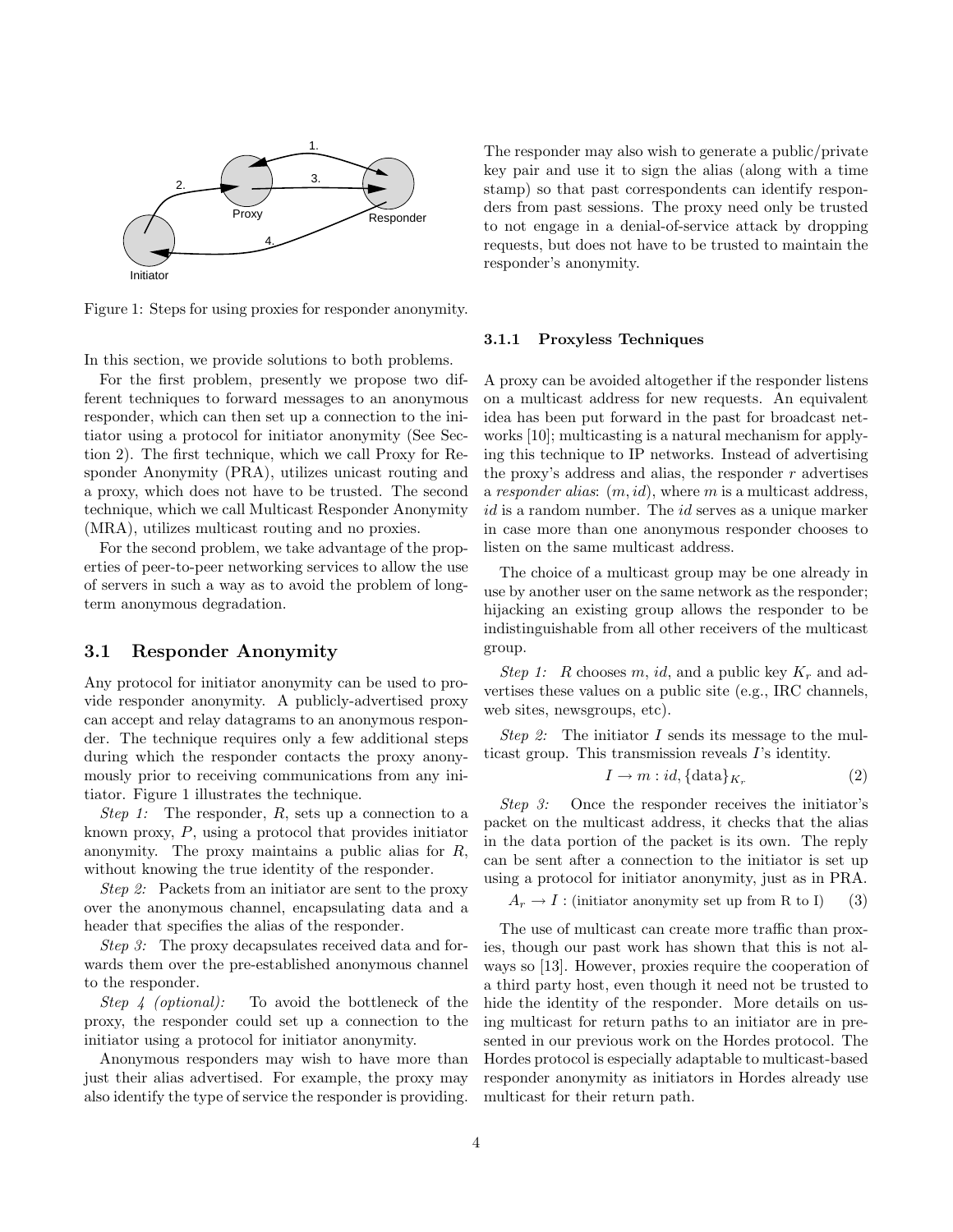## 3.2 Mutual Anonymity - APFS

We have shown that responder anonymity is made possible by simple modifications to initiator-anonymous protocols. In this section, we address two other important problems. We show that providing mutual anonymity for both the initiator and responder simultaneously simply requires composition of both types of anonymous protocols. And, we address the conflict between long-lived servers and the degradation of anonymous protocols [15] by taking advantage of peer-to-peer networking. With peer-to-peer file services, such as Napster, file transfers are the responsibility of peers — the server performs only the duty of having a central location to store and query file indexes. APFS removes the single central server by recruiting peers to fill its position for a time short enough that they will not be revealed by anonymous degradation [15]. The peers therefore share the servers responsibilities serially, and shift those responsibilities between peers before anonymous degradation occurs.

In our explanation of the APFS protocol, we make the distinction between overt clients, where hosts act overtly to create anonymous routes, and anonymous peers, where hosts anonymously contact each other for the purposes of file sharing. APFS accordingly has two separate stages:

- 1. Initialization: clients join together to form anonymous connections between themselves (e.g., using Crowds, Hordes, or Onion Routing). All messages in this stage are overt, as the group membership is required to be known.
- 2. Peer-to-peer services: peers anonymously relay queries to the current server; the server anonymously answers queries, providing information allowing contact with peers who have the requested file. Periodically, new anonymous servers are chosen. All messages in this stage are anonymous.

APFS relies only on unicast communication, but requires an untrusted proxy called a coordinator to initialize the session. However, later in this section, we show how the coordinator can be replaced with multicast communication between clients, removing the single point-offailure. For clarity, our subsequent discussion assumes that Onion Routing is the anonymous protocol used by all participants throughout the session, but any protocol will work.

#### 3.2.1 APFS: Initialization

APFS begins with the start of a *coordinator*, which is a send an anonymous message to the coordinator, enbootstrapping point for other clients. The coordinator's

|                     | Initiator                            |
|---------------------|--------------------------------------|
| $\boldsymbol{p}$    | Peer (anonymous client)              |
| $\boldsymbol{\eta}$ | Server                               |
| $\mathcal C$        | Coordinator                          |
| $\overline{M}$      | Multicast address of responder       |
| $IP_n$              | IP address of client $n$             |
| A(n)                | Anonymous transmission from peer $n$ |
| ${\cal S}$          | Session ID                           |
| $T_n$               | Tail node of initiator $n$           |
| $N_{\nu}$           | Nonce chosen by server $v$           |
| $time_i$            | Time of reset i                      |
| f                   | Frequency of resets (in time)        |
| $ID_n$              | Anonymous alias ID of peer $n$       |
| $F_i$               | File <i>i</i>                        |

Table 1: Table of Variables.

IP address and certifiable public key is well-advertised to potential clients (e.g., using web pages, e-mail, or IRC). Multiple sessions can be bootstrapped at the same coordinator when distinguished by unique identifiers. A client, I, begins the protocol by sending a join message to the coordination point, C, that contains its IP address and a session ID, S.

$$
I \to C \quad : \quad IP_I, S \tag{1}
$$

The client learns from the coordinator the set of other clients available for forming anonymous routes. New members must be allowed to join periodically. Therefore, as in many anonymous protocols, routes are periodically torn down and recreated, a process called resetting; otherwise, new routes in the group can be associated with new members [12].

The coordinator returns the time of the next reset,  $time_1$ , the frequency of resets,  $f$ , and a list of other clients, enabling the new client to begin construction of paths through the anonymous group.

$$
C \to I : S, \text{ time}_i, f, IP_1, \dots, IP_n \tag{2}
$$

Optionally, these messages may use authentication and authorization mechanisms, which we do not include here. Starting at  $time_1$ , paths are formed using Onion Routing (see [11] for a complete description of that process).

#### 3.2.2 APFS: Starting Servers

After initialization, willing peers begin announcing themselves as servers to the coordinator and users begin issuing search queries to servers. All messages at this stage are sent anonymously.

Server Step 1. Peers willing to act as a query server crypted with the coordinator's public key. The message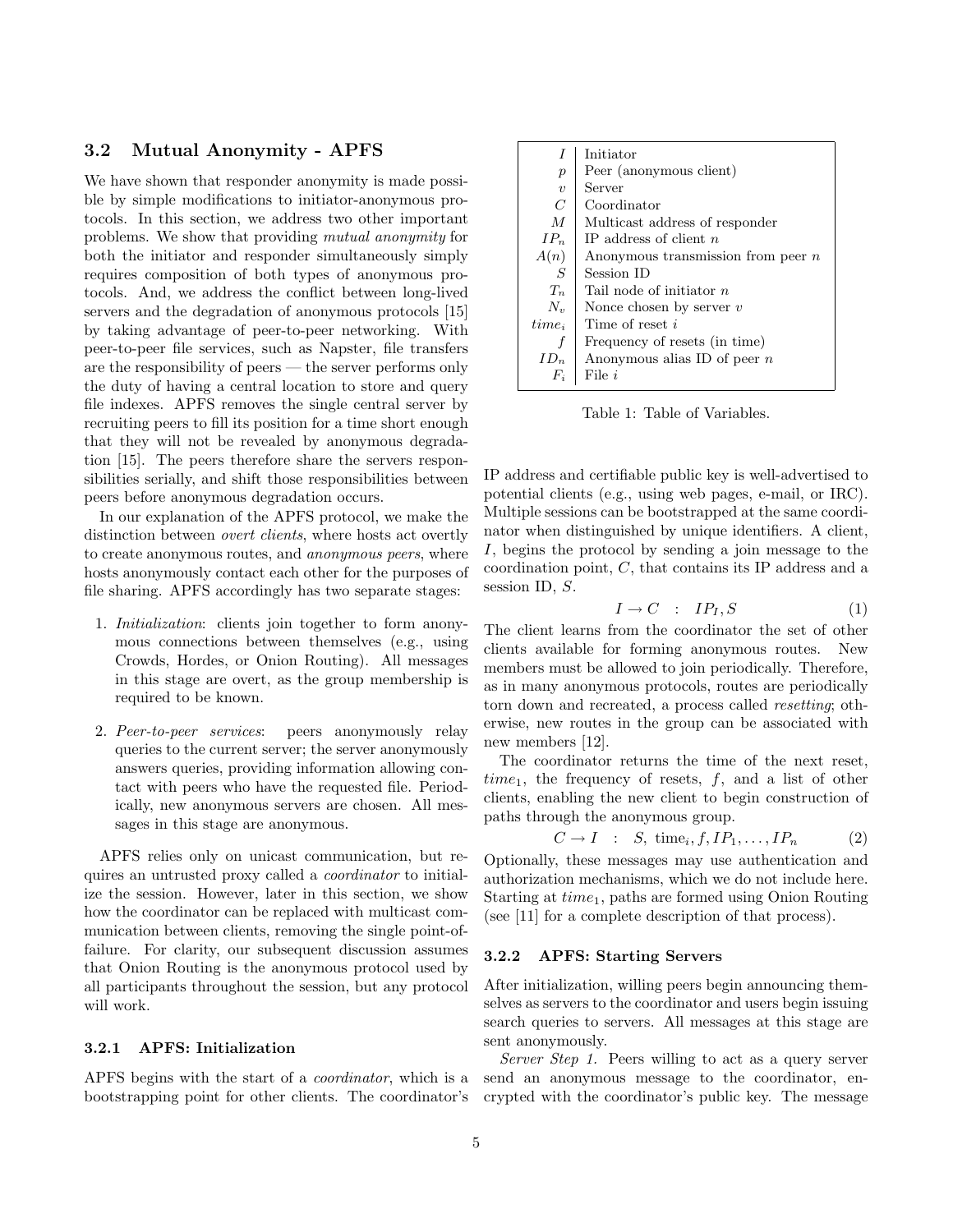includes a unique server identifier,  $ID<sub>v</sub>$  (a large random number should suffice), a nonce,  $N_v$ , the current tail node of the server,  $T_v$ , the *Server-Start* flag, and the associated session ID, S.

$$
A(v) \rightarrow C: \{ID_v, N_v, T_v, Server-Start, S\}_{K_{C+}} \qquad (3)
$$
  
Here we have denoted  $A(I) \rightarrow C$  to mean that the node  $I$  uses its anonymous protocol to send the message. The use of the nonce and encryption prevents a denial-of-service attack described below. Optimally, the coordinator may acknowledge the message. The above message is resent to the coordinator whenever a server's tail node changes due to a path reset; a server's  $ID_v$  stays constant over path resets.

Server Step 2. The server begins waiting for peers to anonymously send lists of files to share. Upon receiving a file list from a user, the server records the newly available file list for future queries.

Server Step 3. Servers then process queries. For a query from an anonymous peer  $P$  yielding  $N$  results, the server sends the peer the information about each match. For each result n, this includes the filename,  $F_n$ , the anonymous ID of the sharing peer,  $ID_n$ , and the tail node for which the user should use to contact the sharing peer,  $T_n$ .

$$
A(v) \to A(P) : (F_1, ID_1, T_1), \dots, (F_N, ID_N, T_N) \tag{4}
$$

Server Step 4. When a server wants to stop participating in the session, it must first remove itself from the server lists stored by the users. The server sends a message to the coordinator declaring itself a non-server encrypted with the coordinator's public key. This message is the same as message (3) with the start flag changed to Server-Stop.

 $A(v) \to C: \{ID_v, T_v, Server-Stop, N_v + 1, S\}_{K_{C+}}$  (5) If not for the incremented nonce, it would be too easy for other nodes to forge this last message, resulting in a denial of service attack. If the former server continues to receive search requests, they may be ignored, or an error message may be anonymously sent to the requesting peer. If an error message is used, a nonce exchange, similar to that described above, could be used to limit the effectiveness of denial-of-service based on forged error messages.

#### 3.2.3 APFS: Anonymous Peers

Peer Step 1. Peers start by anonymously querying the coordinator for available servers in the current session S. For a peer, P:

$$
A(P) \to C : S, Server-List-Request
$$
 (6)

Peer Step 2. The coordinator responds with the current list of servers. For each server, a server ID and the current tail node is provided.

 $C \to A(P): (ID_1, T_1), \ldots, (ID_N, T_N)$  (7)

Peer Step 3. The peer sends a message to some or all known servers announcing the user's shared content. This includes the peer's anonymous ID,  $ID<sub>P</sub>$ , its current tail node,  $T_p$ , and a list of all the files the user is sharing,  $F_1, \ldots, F_N$ .

$$
A(P) \to A(v) : ID_P, T_P, F_1, \dots, F_N
$$
 (8)

Users send message (8) whenever they first learn of a new server. The user periodically sends updates of its file list, which also servers to inform the server that the user is still active. However, when sending message (8) to a previously known server, the file list in the message can be omitted if no changes have occurred.

Peer Step 4. The anonymous peer can begin anonymously sending queries. The user can spread queries across different servers to avoid poorly connected or heavily loaded servers. Multiple queries also might aid in finding files that have been reported to only a subset of the possible servers.

Peer Step 5. When a client is ready to leave the session it should simply send the server a message stating that it is no longer sharing any files. At the next join period the user does not re-announce itself as a member.

#### 3.2.4 APFS Multicast

APFS Multicast has a few differences from the unicast version. The protocol has some added complexity, but has the key advantage of having no central coordinator.

Here, we describe the differences between the two protocols.

APFS Multicast begins with an initial participant who starts the session with the selection of a multicast address, M. Currently, IP multicast doesn't allow reservations of addresses; however, collision with other applications is easily detected, although cumbersome. The chosen address is posted in a well-advertised form; e.g., web pages, mailing list, or IRC channel. The advertisement includes a base join time and a frequency of future join periods given in GMT. As we see later, only loose clock synchronization is required. (The advertisement is optionally signed by the initial participant for integrity.)

Participants join the session by subscribing to the multicast group and then overtly sending messages (1) periodically to the multicast address. Clients learn of other clients by waiting long enough to hear a sufficient number of other participants.

To become a server, peers send a message (3) to the multicast group M instead of the coordinator; following our assumption of Onion Routing as the unicast protocol,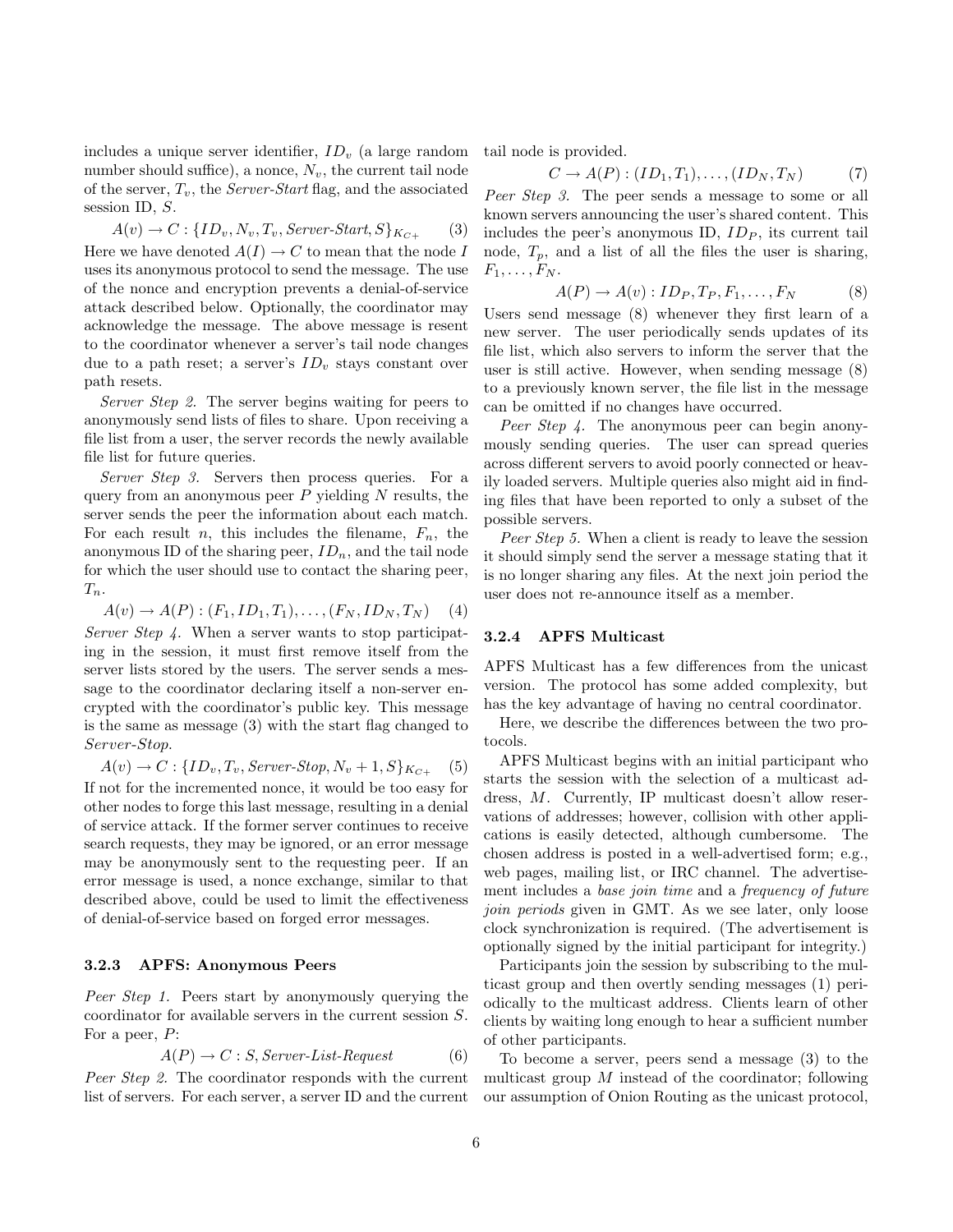this means that the tail node multicasts the message to M.

Servers handle queries and return query results unicast.

Servers quit answering queries by sending message (5) to the multicast group instead of the coordinator. If the former server continues to receive search requests, a message (5) may be resent, multicast or unicast, until search requests cease.

Peer searches do not have any operational differences with the unicast version of APFS. Peers learn of new servers from the advertisements on the multicast group.

#### 3.2.5 Overlapping Periodic Reset

To perform periodic resets efficiently and without a centralized server, we propose that sessions overlap construction and deployment. Each session  $i$  has three points of interest called Build<sub>i</sub>, Deploy<sub>i</sub>, and Shutdown<sub>i</sub>. These points are when route building begins, when the session routes begin use, and when the old routes must cease use, respectively. The overlap between sessions is such that

- Build<sub>i</sub> = Deploy<sub>i-1</sub>
- Deploy<sub>i</sub> = Shutdown<sub>i-1</sub> = Build<sub>i+1</sub>
- Shutdown<sub>i</sub> = Deploy<sub>i+1</sub>

For a give session  $i$ , the creation and implementation of the session  $i+1$  follows the following steps (see Figure 2).

*Reset Step 1.* During the time period  $[\text{Build}_i, \text{ Deploy}_i]$ all nodes must announce themselves via message (1) shown previously.

 $\text{Reset Step 2.}$  During  $[\text{Deploy}_i, \text{Shutdown}_i] =$  $[\text{Build}_{i+1}, \text{ Deploy}_{i+1}]$  all routes must be determined. Also, servers need to multicast message (3) to ensure all the users know about the servers' new tail node. (Peers may request retransmissions after timeout.)

*Reset Step 3.* At time Shutdown<sub>i</sub> = Deploy<sub>*i*+1</sub> all clients and server must stop using routes from session  $i$ and begin using the new session  $i + 1$  routes. Clients can now update the servers by sending message (8). The client should again omit the file list for servers it sent up to date file lists to in session  $i$ . At this point normal functioning may resume using session  $i + 1$ , and preparations for session  $i + 2$  should be underway.

## 4 Performance Analysis

The primary cost of providing anonymity to a set of clients is the additional latency of data delivery to responders and the additional bandwidth consumed forwarding



Figure 2: Overlap between session phases.

traffic for other members. There was also additional latency from querying. We chose to study the costs of data delivery rather than the expenses involved in maintaining a system for performing queries and the costs of those queries. The rationale for this decision was that data delivery was likely to be the more expensive operation and that there was no point in studying anonymous query mechanisms if data delivery was not feasible. As our results show, such delivery is possible, and our future work will include a study of the costs of querying.

We simulated our protocol over a hierarchical, Internetlike topology to determine how our protocol compares with equivalent overt protocols, such as Napster. We evaluated the TCP performance of APFS based on a generic path-based protocol similar to Crowds or Onion Routing. We also calculated the amount of work required to support other peers in the session.

Previous performance studies of anonymous protocols have not considered TCP performance. Reiter and Rubin have calculated the amount of work required of participants in the Crowds protocol [12]. Levine and Shields compared by simulation the round trip time and link utilization of Crowds and Onion Routing, Hordes, and overt connections [13] and computed the work required for Hordes participants. (Syverson et al report performance results of Onion Routing only in terms processing overhead [14].)

#### 4.1 Methodology

We simulated APFS against an overt peer-to-peer file transfer using the ns2 [1] network simulator. Our simulations ran over internet topologies generated by the Georgia Tech Internetwork Topology Modeler (GT-ITM) [16, 3, 17]. Our performance analysis focuses on the overhead introduced directly by APFS; for this reason, we evaluated the performance of transfers between peers.

We simulated a variety of sizes of client groups: 10, 50, 100, 200, and 285. Each size client group was simulated over each of three different GT-ITM topologies of 1000 nodes each. Our client base was limited to 285 because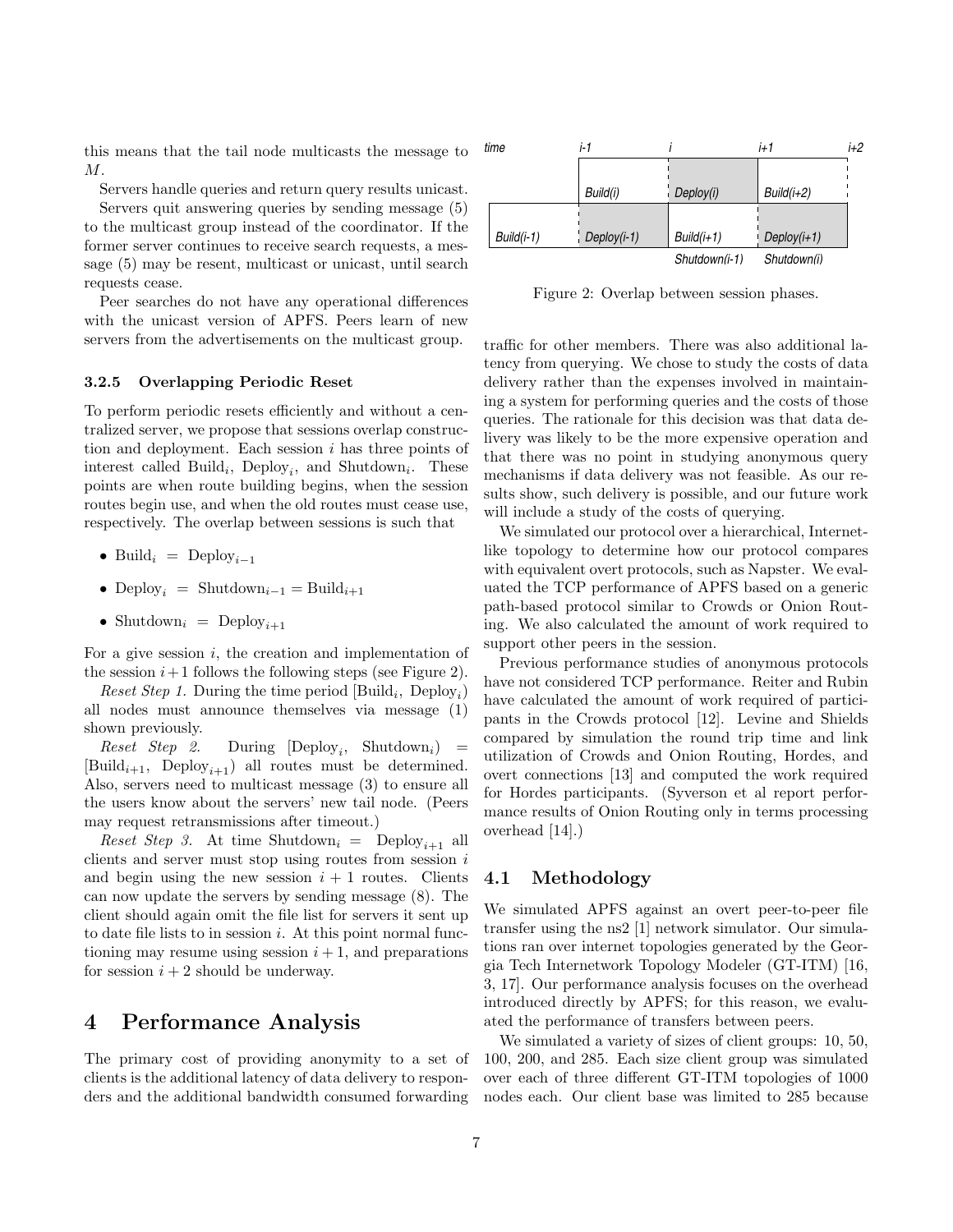we choose clients only from the edges of the generated topologies. Each edge generated by GT-ITM had a random latency, from 10ms to 2300ms, randomly selected in a fashion that approximates an internet network. All links had a simulated bandwidth of 1.5 Mbs. Routing between clients was determined by ns2's internal shortest path unicast routing protocol.

At startup, we preselected a path from one peer to another peer. To simulate a generic overt peer-to-peer application, the path was simply the initiating peer and one other peer chosen uniformly at random. To simulate APFS, the path between peers consisted of 4 or 8 other peers, simulating a mutually anonymous connections of two paths of length two and two paths of length four respectively. Peers transfered a 2Mb file to the remote peer using TCP Reno between clients on the path.

We ran a total of 900 simulations. For each of the five group sizes and three path lengths, we generated 30 runs of the simulation: 10 simulations with 10 different randomly chosen paths for each peer for each of the three topologies. Moreover, we simulated two separate loss rate scenarios on the links: geometrically-distributed loss processes of 1% and 5% each. These loss rates were aggressive as they appeared on each link in the network, and as such they accumulated end-to-end. Because the anonymous protocols traversed more links, they were at a disadvantage in the simulation environment.

For all graphs in this section, error bars report 95% confidence intervals.

## 4.2 Transfer Latency

First we present our analysis of the difference in latency between overt systems and APFS. Of all latencies in a distributed file sharing system, the most import is the transfer times for files, as this has a direct bearing on the interactive usability of the system. Figure 3 shows the average transfer time for 2MB files initiated simultaneously at every peer for various group sizes and path lengths with 1% loss in the links. Note that a path length of zero in this case is the equivalent to overt protocols like Napster. There transfer time increases by 65% by using APFS with a path length of 2. However we also note that to increase the path length to 4, we only see an additional increase of 13%. From this we gather that after the initial increase in transfer time, we can increase the level of anonymity relatively cheaply. This is due to the pipelining of TCP connections that is used to forward data down the path between clients. Figure 4 shows the same experiments with 5% constant loss on the links. The extreme loss greatly delays the TCP transfer time, affecting the



Figure 3: Transfer latency for 1% loss on all links. Transfer time for 2M files



Figure 4: Transfer latency for 5% loss on all links.

anonymous protocols worse than overt protocols due to the additional network links traversed.

### 4.3 Resource Consumption

When a user decides to join an APFS session, the client also offers their own network resources to be used for proxying data. We analyzed what factors effect the amount of resources consumed by proxying data versus traffic generated by that users own file requests. Figure 5 shows the amount of data in bytes carried for other clients during the session where every peer transfered exactly 2MB. In comparison to the peer's own file transfer, the amount of traffic carried for others is high. Fortunately, the amount of traffic forwarded for other clients is directly related to the path length chosen by other clients and not the number of clients in the session; this is predicted by Reiter and Rubin's analysis [12]. While clients cannot limit the path length chosen by other nodes, they can deny requests from nodes to join a path so as to control the amount of work they perform. Fortunately clients in Onion Routing locally pick routes and can avoid overtaxed nodes that haven't denied their route requests.